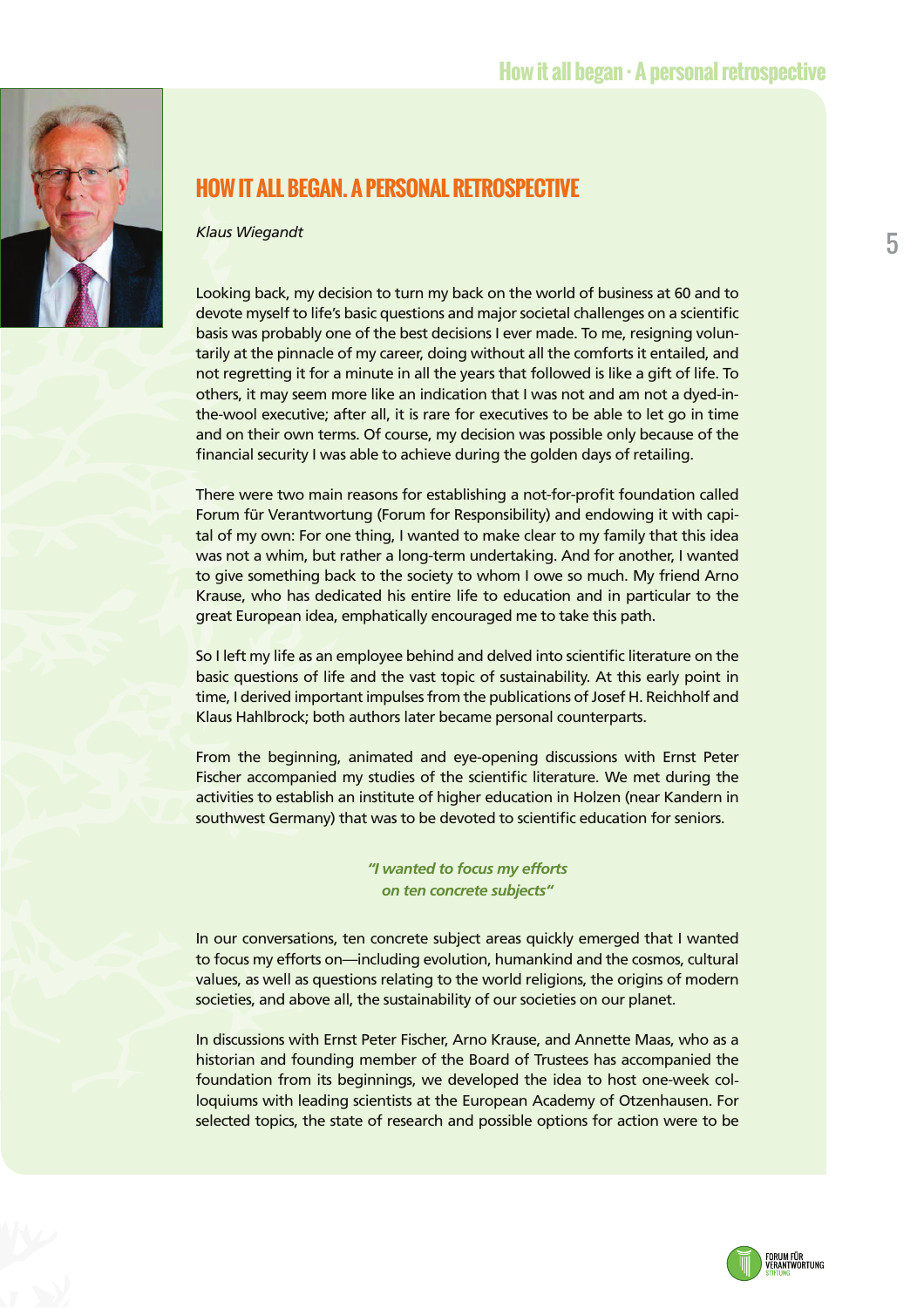presented to and discussed with participants, in particular seniors. Following the colloquium, a scientific edited volume written in accessible form was to be published. The publisher S. Fischer Verlag agreed to publish at least the first three volumes.

When we tried to make this concept a concrete reality, difficulties emerged that I had not anticipated in the slightest. Despite generous fees, leading scientists could hardly be moved to give lectures in a framework they felt to be unfamiliar and untested, much less to write contributions for the later publications. I came up with the audacious idea to win over a Nobel laureate for the first colloquium who would solve this problem for me in one bold stroke. Ernst Peter Fischer succeeded in arranging a meeting with Nobelist Prof. Werner Arber in Basel, Switzerland, in which he proved open to my concept and willing to support it. He liked the ten topics I had planned, spontaneously agreed to attend the first colloquium and give a lecture, and from that moment on, the "image problem" had disappeared. When the first volume on the colloquium on "Evolution" sold 7,000 copies instead of the 800 to 1,000 that had been expected, the ice was broken with S. Fischer Verlag as well.

> *"It's about nothing less than the sustainability of our societies on the globe."*

Together with Ernst Peter Fischer, who had agreed to serve as a scientific advisor to my foundation, and Annette Maas, we worked our way through the long-term agenda year by year. The fourth colloquium "The Future of the Earth" changed the orientation of my foundation. From now on, education for seniors was no longer the focus of activities. This colloquium made it clear to attendees that this was about nothing less than the sustainability of our societies on the globe.

And not least with a view to our children and grandchildren. As a result, I broadened both the target groups and the mission of the foundation Forum für Verantwortung.

Even at that time, it was clear to me that the scientific community had already been putting sustainability topics on the political agenda for more than two decades, urging action. Notwithstanding numerous global activities by progressive forces and three global summits on the environment: humankind was moving further away from the goal of sustainable development every day. I was convinced that either civil societies would be galvanized into action in time, thus giving the political community the opportunity to put the underlying conditions for sustainable development in place, or humankind would take action only when the consequences, especially in terms of the climate, would be recognizable and perceptible to everyone. But then it would be too late for sustainable development.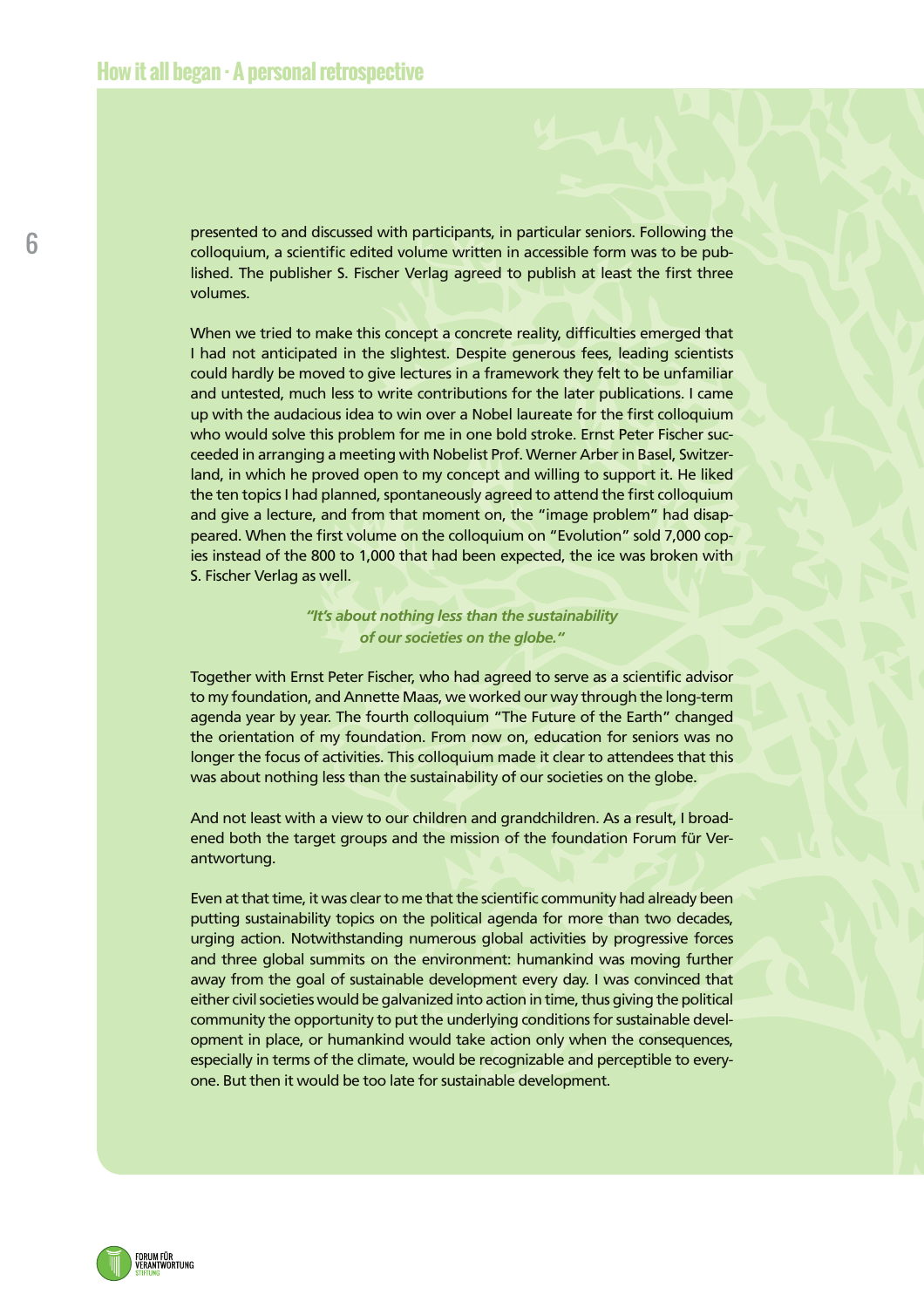So I decided to win over scientists who were willing to explain the state of research as well as possible options for action concerning the most important topics in the field of sustainability in language comprehensible to civil society. In late 2005, I had finalized contracts for twelve books. Published by S. Fischer Verlag with Forum für Verantwortung by late 2007, the volumes were subsidized by the foundation and were offered for sale for less than ten euros per copy.

All this had significant consequences for the now more comprehensive work of the foundation. First, I had to build a competent team. Biologist Dr. Hannes Petrischak, the executive director of the foundation, strengthened the scientific aspect. From the beginning, Annette Maas managed the colloquiums and the book series, later joined by educator Petra Lauermann and communications specialist Anne Marschner—thanks to the generosity of the ASKO EUROPA-STIFTUNG, which initially made all three available to the foundation. Since early 2012, the team has been rounded out by Simone Petrischak (coordination and organization) and Birgit Hamm (office management). It is thanks to the entire team at the foundation, but also to the close partnership with the ASKO EUROPA-STIFTUNG and the European Academy of Otzenhausen, strong associates who were always there to help us with advice and support, that we were able to carry out such an ambitious project.

## *Ambassadors for sustainable development*

The establishment of the Association of Friends of the Foundation in 2011 was a milestone in the foundation's development. Besides providing support as ambassadors for sustainable development, the Association of Friends has contributed funds that have enabled the foundation to intensify its activities, especially the colloquiums for young scholars as well as an online portal for journalists.

All the actors in the broad field of sustainability deserve mention too, of course: individuals, institutions, and networks that collaborate with us, make suggestions, and offer constructive criticism.

It is this positive, strong environment that makes Encouraging Sustainability a reality—also for me personally—and I would like to take this opportunity to express my gratitude to everyone supporting my foundation in so many ways.

Yet the sphere of action I had envisaged for the newly established foundation could not be realized with the revenues from a three-million-euro endowment. Our collaboration with the ASKO EUROPA-STIFTUNG and the European Academy of Otzenhausen, which had already been close and based on mutual trust, was formalized in our joint sponsorship of the initiative Encouraging Sustainability, headed by the foundation Forum für Verantwortung.